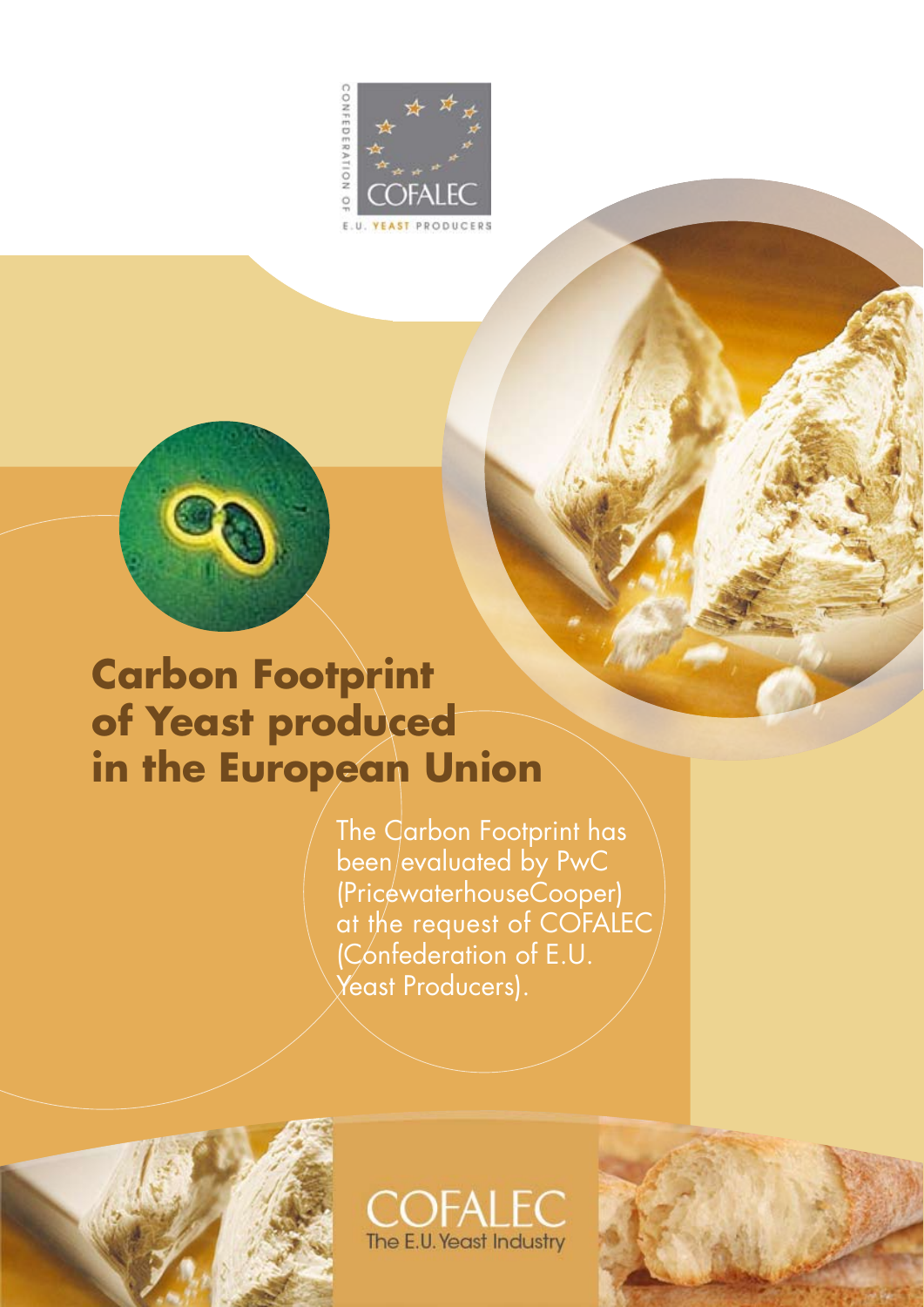### **YEAST**

**In the air, in the water, in the soil, as well as on the surface of plants, yeasts are present everywhere in the environment where nutrient levels are high enough and where adequate temperature, pH and humidity promote its growth.** 



Yeast has been used by mankind for thousands of years. By acquiring the skill to process it, man has learned to use yeast in a refined and controlled manner to produce consistent, high quality foods.

#### Because of the harmless nature of most yeasts, they are used in a wide range of applications:

- > as a 'ferment' for the food industry (bread, standard bread loaves, fancy breads, baguette, organic bread, pizza, soft rolls…) and for the brewing/fermentation industry (alcoholic drinks, bio-ethanol…),
	- > as a 'food supplement' for nutritional purposes,
	- > as a 'medicine' for restoring intestinal flora and synthesizing high value-added therapeutic proteins (hormones, vaccines…)
	- > as a 'laboratory model' for studying the genetic and biological properties of eukaryotic cells.

For large scale production processes, an initial yeast inoculum, obtained from a selected strain, is cultivated in successive batches of increasing volume. By using sugar beet and sugar cane molasses as raw material, yeast producers recycle the thick syrupy co-product of the sugar processing industry. Yeast manufacturers have long been concerned about preserving the environment and protecting natural habitats. Treatments are used to recycle waste water and non-assimilated organic and mineral compounds.

Yeasts are offered under three forms: liquid, compressed and dry.

Liquid yeast (average dry matter 18%) needs very little packaging: it is usually distributed by trucks equipped with tanks.

Compressed yeast (average dry matter 30%) is wrapped in paper: it is usually distributed in cartons.

Dry yeast (average dry matter 95%) is packed in vacuum bags or tins: it is broadly exported around the world in cartons.

The yeast industry has always been very conscious of the necessity to care for the environment. It was one of the first industries to start treating its waste waters as early as in 1935.

When the debate on Carbon Footprint started, the yeast industry participated actively to the think tanks and to the discussions with European and National authorities. And although there is no legal obligation to submit Carbon Footprint data for yeast, COFALEC (Confederation of E.U Yeast Producers) required PwC (PricewaterhouseCoopers) to study the Carbon Footprint of yeast produced in the European Union.

#### That decision was taken for two reasons:

- > to participate to the global effort of EU industries and citizens in mastering CO2 emissions
- > to provide a reliable answer to the users of yeasts, bakers, wine makers, brewers, pharmaceutical producers.

COFALEC is proud to submit hereunder the results of that research conducted by PwC, who used the LCA (Life Cycle Assessment) method, which is the most challenging and credible environmental assessment method, as defined by international standards ISO 14040 and 14044 (2006).



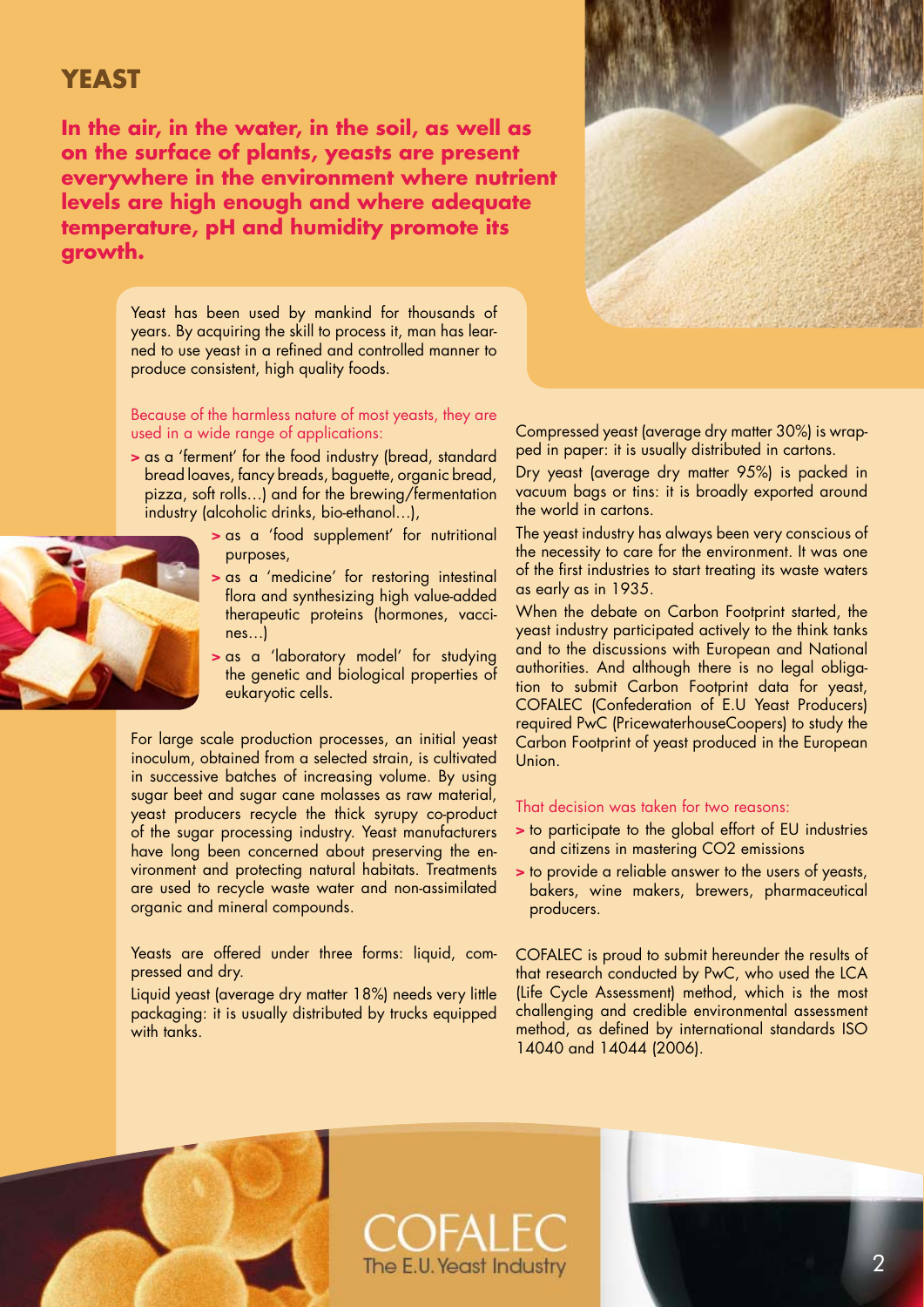

### **METHODOLOGY**

**The Carbon Footprint of European yeasts has been calculated using the Life Cycle Assessment (LCA) methodology focusing on climate change impact.** 

LCA is a method aiming at assessing the overall environmental impact of a product or service throughout its life cycle i.e. from the production of the raw materials to the end of its life. The method is framed by the ISO 14040 and 14044 international standards.

LCA is currently the most widely used methodology to assess the impact of a product on the environment. **Using this method ensures the credibility of the assessment.**

The main steps to carry out a Life Cycle Assessment are:

- > Defining the objectives and scope of the LCA
- > Collecting the most relevant and specific data
- > Modeling the processes in a specific software
- > Calculating the environmental impacts
- > Interpreting the results

The modeling and the calculation of the climate change impact have been performed with the software Team™. This software was designed by PwC-Ecobilan. It is widely implemented by industrial companies to carry out LCAs.

#### This study aimed at calculating the **carbon Footprint** of 3 types of yeast, **cradle to gate**, i.e.:

- > The LCA performed has been limited to the greenhouse gas emissions assessment only.
- > The scope of the LCA has been limited to the production phase only ("Craddle to gate").

#### Those LCA's limits are relevant as:

- > The demand of the yeast producers' clients on environmental impacts is today mainly focused on greenhouse gas emissions.
- > The clients of the yeast industry need the yeast data in order to assess the Carbon Footprint of their own products (breads, wines, beers…): in this survey yeast figures are calculated till the gate of the factory, the downstream steps being managed by the clients.





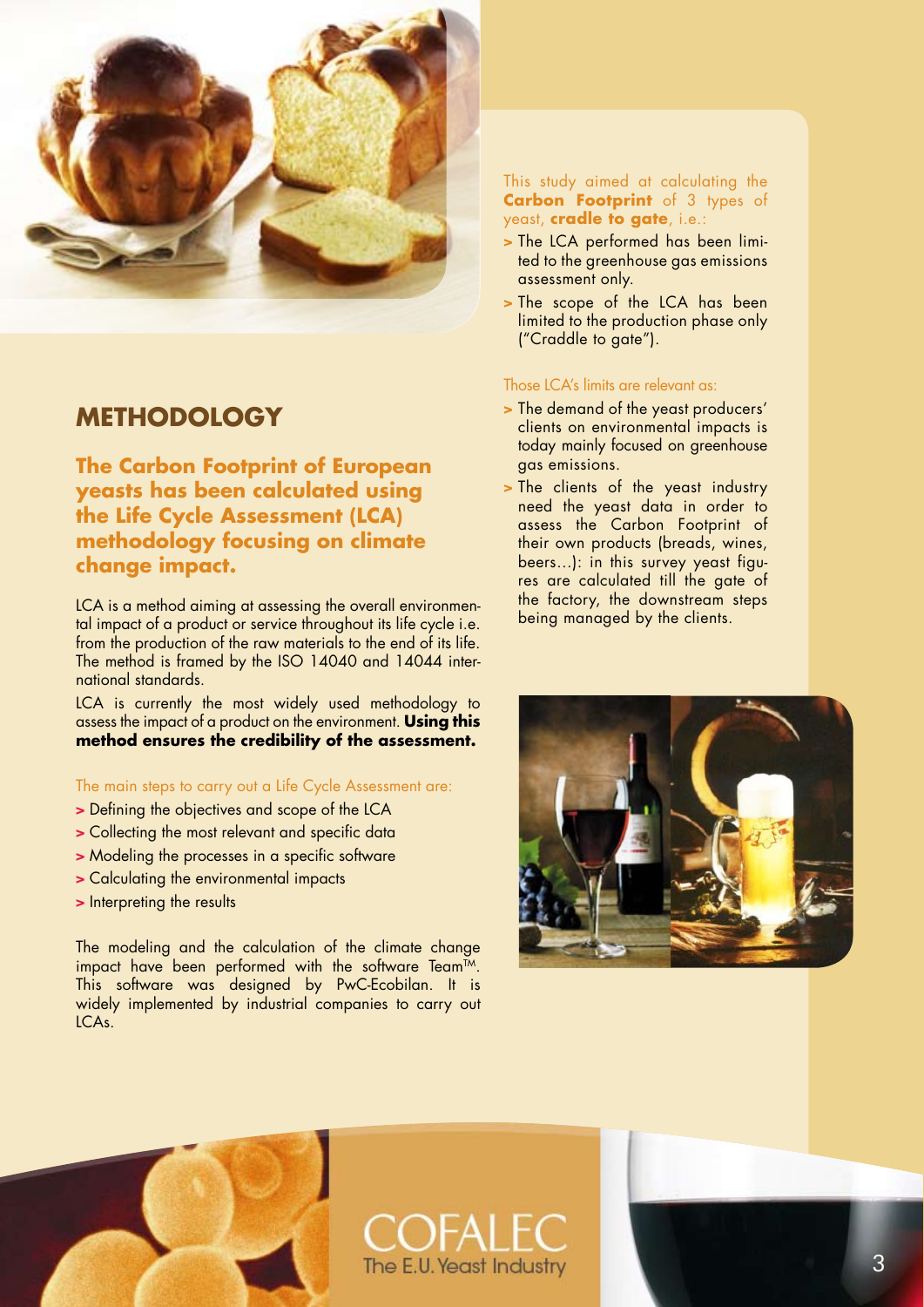**The Carbon Footprint of yeast is calculated for 3 functional units: liquid, compressed and dry yeasts. Therefore the Carbon Footprint is assessed for:**





*2. Producing 1kg of compressed yeast (packaged, 30% dry matter)*



*3. Producing 1kg of dry yeast (packaged, 95% dry matter)*



The Carbon Footprint of yeast was calculated using the data collected in five European sites, which are typical of the European yeast industry. This guarantees a good representativeness of the yeast production processes used the European Union and it covers geographical specificities in terms of raw material supply.

Upstream data for the Carbon Footprint of molasses are bibliographical data extracted from the Swiss LCA database Ecoinvent and adapted by PwC.





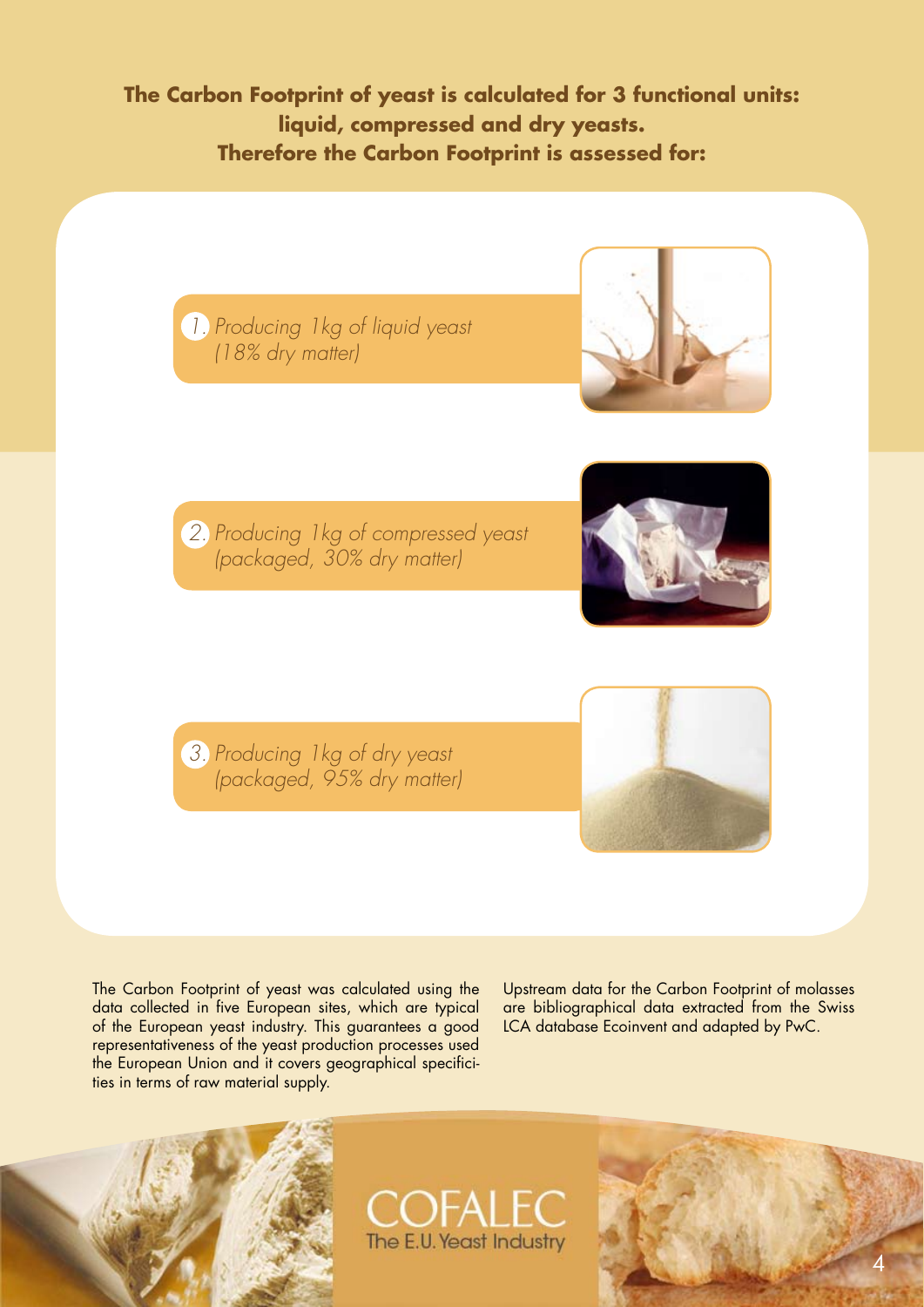### **Yeast production process**



The production process has been modeled as follows: the figures are expressed in grams equivalent CO2 per functional unit. This means that they take into account the different greenhouse gases (CO2, methane, N2O…) and their respective global warming potential\* (GWP).

The calculation used is the IPCC 2007 (100 years) methodology.

This calculation methodology is widely recognized and used for most of the LCAs or Carbon Footprints.

*\* Global-warming potential (GWP) is a relative measure of how much heat a greenhouse gas traps in the atmosphere. It differs according to the greenhouse gases (CO2, CH4, N2O…).*



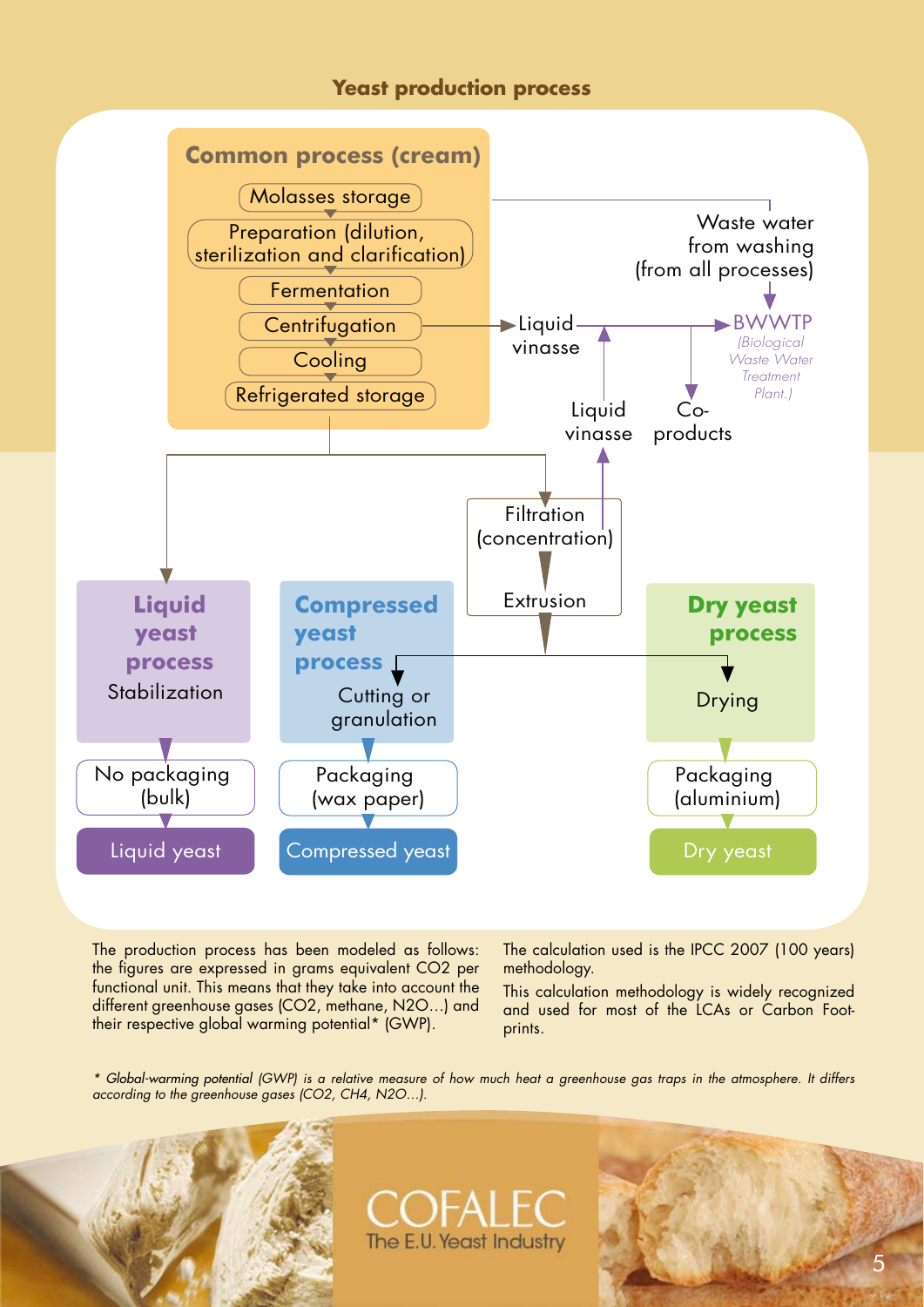# **Liquid yeast**

**1 kg of liquid yeast = 363 g eq. CO2**

Producing 1kg of liquid yeast (18% dry matter)

# **Compressed yeast**

**1 kg of compressed yeast = 734 g eq. CO2**

> Producing 1kg of compressed yeast (packaged, 30% dry matter)

# **Dry yeast**

**1 kg of dry yeast = 3204 g eq. CO2**

Producing 1kg of dry yeast (packaged, 95% dry matter)

## **RESULTS**

For each type of yeast (liquid, compressed, dry), the global impact is presented in grams equivalent CO2 per functional unit. The figures are expressed "as such".

As the concentrations of the different types of yeast are different, the comparison between the three types should be made on the basis of the dry matter content of each yeast type. Using the dry matter content as the correcting factor, we obtain the following figures:

|                                                               | Liquid yeast Compressed Dry yeast<br>yeast |  |
|---------------------------------------------------------------|--------------------------------------------|--|
| Grams<br>equivalent CO <sub>2</sub><br>for 100%<br>dry matter | $2019$ g/kg $2448$ g/kg $3373$ g/kg        |  |

Results are based solely on facts, circumstances and hypotheses (allocation rules, scope etc..) that are used for this study.

Therefore comparison with Carbon Footprints of other products shall be considered with caution.





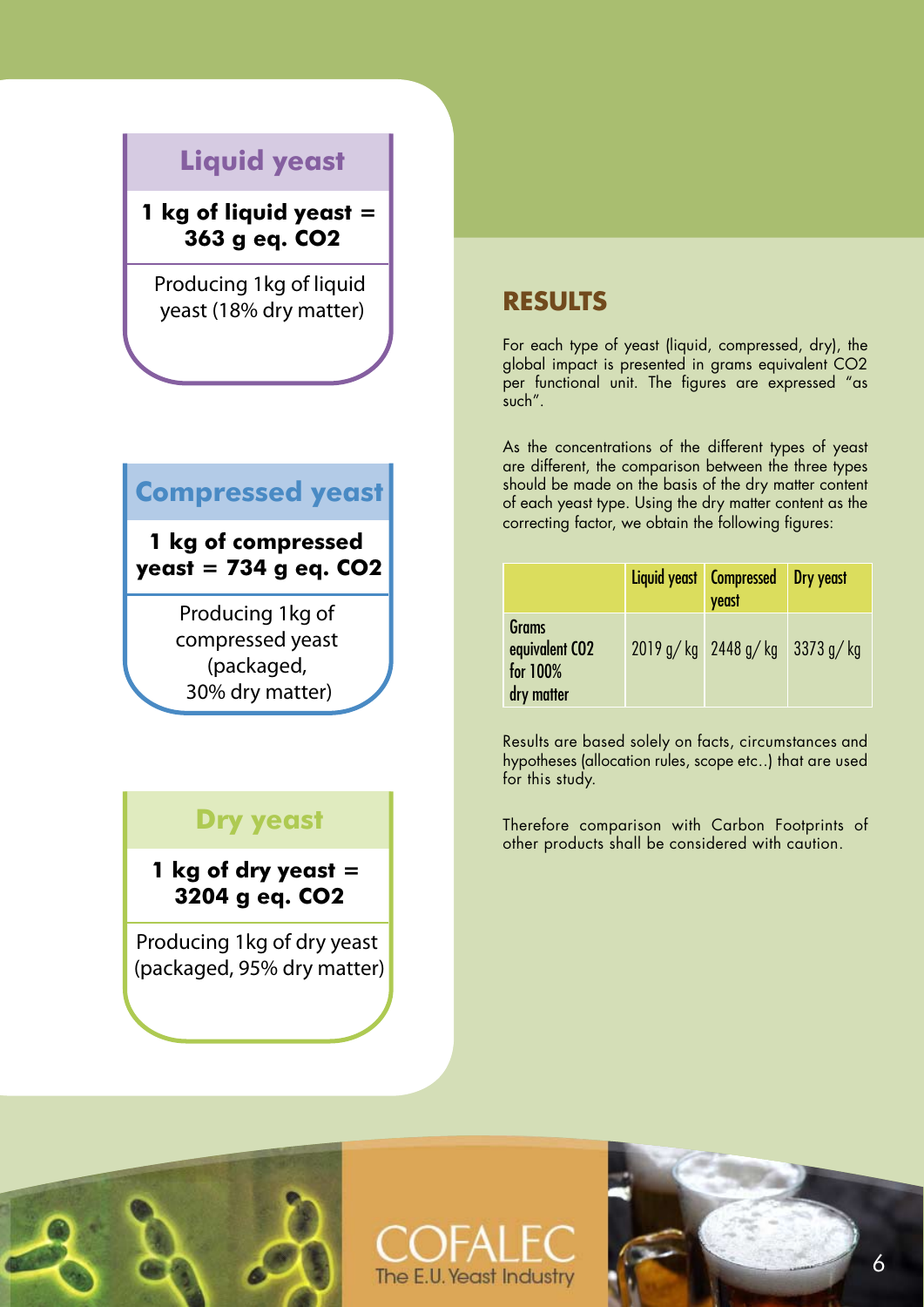



The CO2 contributions of the different steps of the production process, as well as the different sources of raw materials, differ according to the types of yeast.

The following graphs show the detailed constituents of the Carbon Footprint for each type of yeast.

The impact of molasses is important for the liquid yeast production.

For compressed and dry yeasts the contribution of molasses decreases whereas the operations of dehydration, drying and packaging reach a significant level.